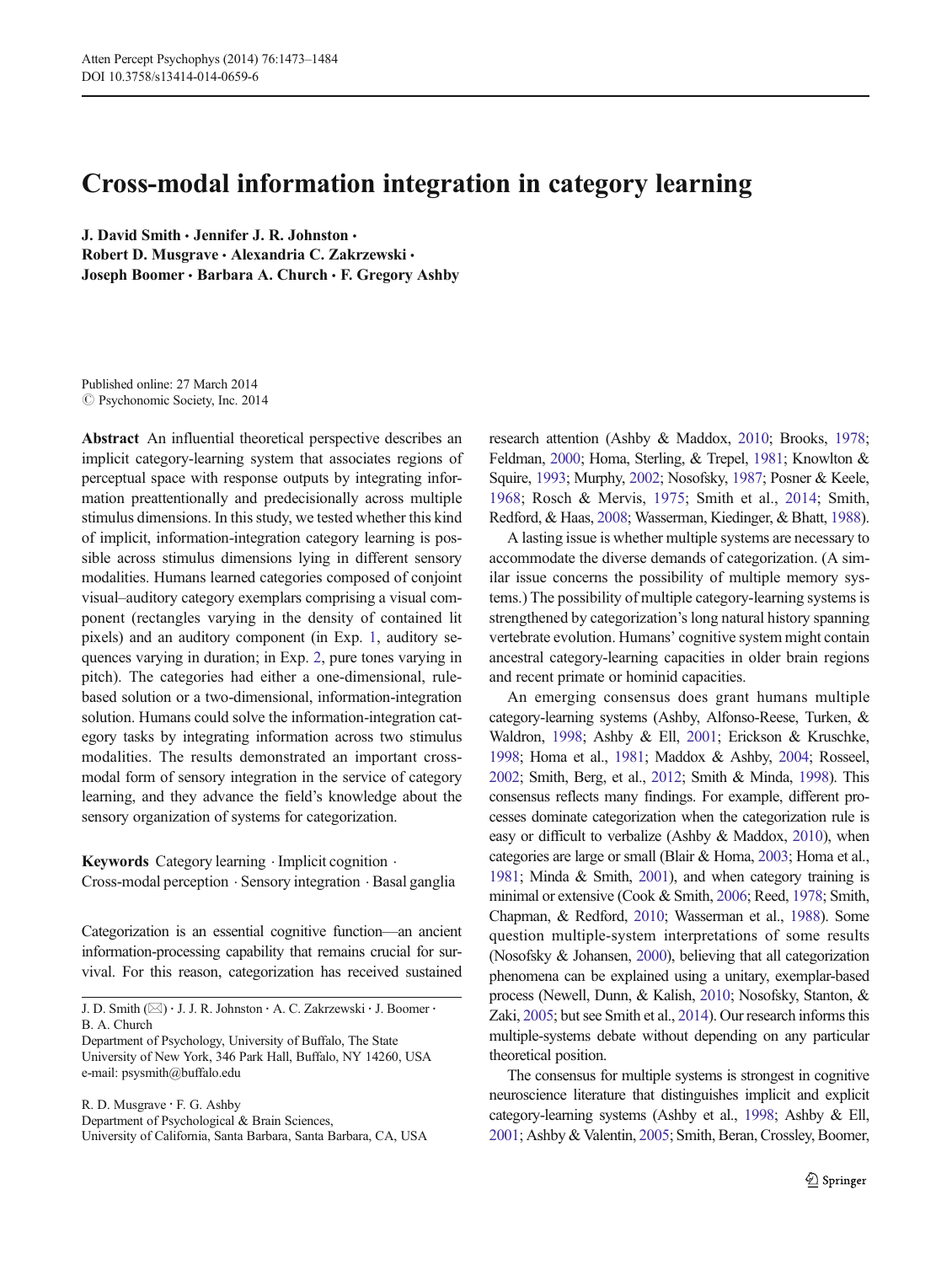<span id="page-1-0"></span>& Ashby, [2010](#page-11-0); Smith, Crossley, et al., [2012\)](#page-11-0). The implicit system encodes stimuli through broad attentional processes that encompass multiple stimulus features. It learns slowly, linking behavioral responses to whole (unanalyzed) category exemplars. Its behavioral solutions are unavailable to awareness or declarative cognition. The explicit system encodes stimuli using narrow attentional processes to test hypotheses about informative stimulus features. Working memory and executive attention support these hypothesis tests. Explicit category learning is available to awareness and declarative cognition.

Support for these categorization systems comes from rulebased (RB) and information-integration (II) tasks (Figs. 1a and b). Each category exemplar in these tasks is a conjoint stimulus combining values from perceptual dimensions  $X$  and  $Y$ .

In Fig. 1a, the horizontal category boundary means that only Y-axis variation carries valid category information. Low and high dimension Y values define the Category A and B members. The participant must discover this dimensional rule from the presentation of single items using the feedback following each response. This is an explicit task, because the solution can be discovered through reasoning and verbalized.

In Fig. 1b, the diagonal category boundary means that both dimensions carry partially valid information. In this II task, one-dimensional hypotheses are nonoptimal. A vertical or horizontal boundary will not adequately partition the categories. To perform optimally, one must combine or integrate information across the stimulus dimensions. Humans often accomplish this integration implicitly and nondeclaratively.

The dissociation between implicit and explicit systems of categorization is grounded empirically (see the review in



Fig. 1 a A rule-based category structure. The open-circle and plus-sign symbols, respectively, indicate Category A and Category B stimuli. The stimuli are depicted within an abstract space, with each dimension's having 101 levels. In the rule-based task, only variation in dimension Y (the auditory dimension, in the present experiments) carries diagnostic category information, so optimal performance would be governed by a Maddox & Ashby, [2004\)](#page-10-0). For example, II category learning is selectively impaired when reinforcement is delayed, even for just a few seconds (Maddox, Ashby, & Bohil, [2003;](#page-10-0) Maddox & Ing, [2005](#page-10-0)), when learning is unsupervised (Ashby, Queller, & Berretty, [1999\)](#page-10-0), and when category knowledge is imparted observationally, not through response reinforcement (Ashby, Maddox, & Bohil, [2002\)](#page-10-0). II learning is supported by a timelocked sequence of events (perception, response selection, and reinforcement). RB category learning is robust to reinforcement delays, unsupervised learning conditions, and so forth. It is supported by hypotheses actively held in working memory, and thus is selectively impaired when working memory resources are diverted (Waldron & Ashby, [2001\)](#page-11-0). The RB–II dissociation is also grounded in the study of neuropsychological patient populations (Ashby & Ennis, [2006\)](#page-10-0).

However, theoretical and empirical issues remain. One issue is the literature's restricted stimulus materials (i.e., mainly sinewave gratings or Gabor patches—DeValois & DeValois, [1988\)](#page-10-0), a restriction ensuring that new stimuli do not bring methodological problems. It is essential that the field broaden the range of stimulus dimensions to which its theoretical proposals apply. The present research contributes to this broadening.

A second issue is the focus on visual dimensions. It is unknown whether the area's theoretical proposals apply to the auditory modality, for example. Another contribution of the present research is that we included auditory stimulus materials.

A third issue concerns limits on the information-integration capacity of categorization. It seems it could be adaptive for an organism to solve category problems by integrating information across sensory modalities. For example, both bitterness

**B An Information-Integration Category Structure**



one-dimensional rule (e.g., low- vs. high-pitch auditory stimuli). b An information-integration category structure, depicted in the same way. Both dimensions  $Y$  and  $X$  (the density of illuminated pixels in a box on the screen) carry useful but insufficient category information; thus, information from both dimensions should be integrated into category decisions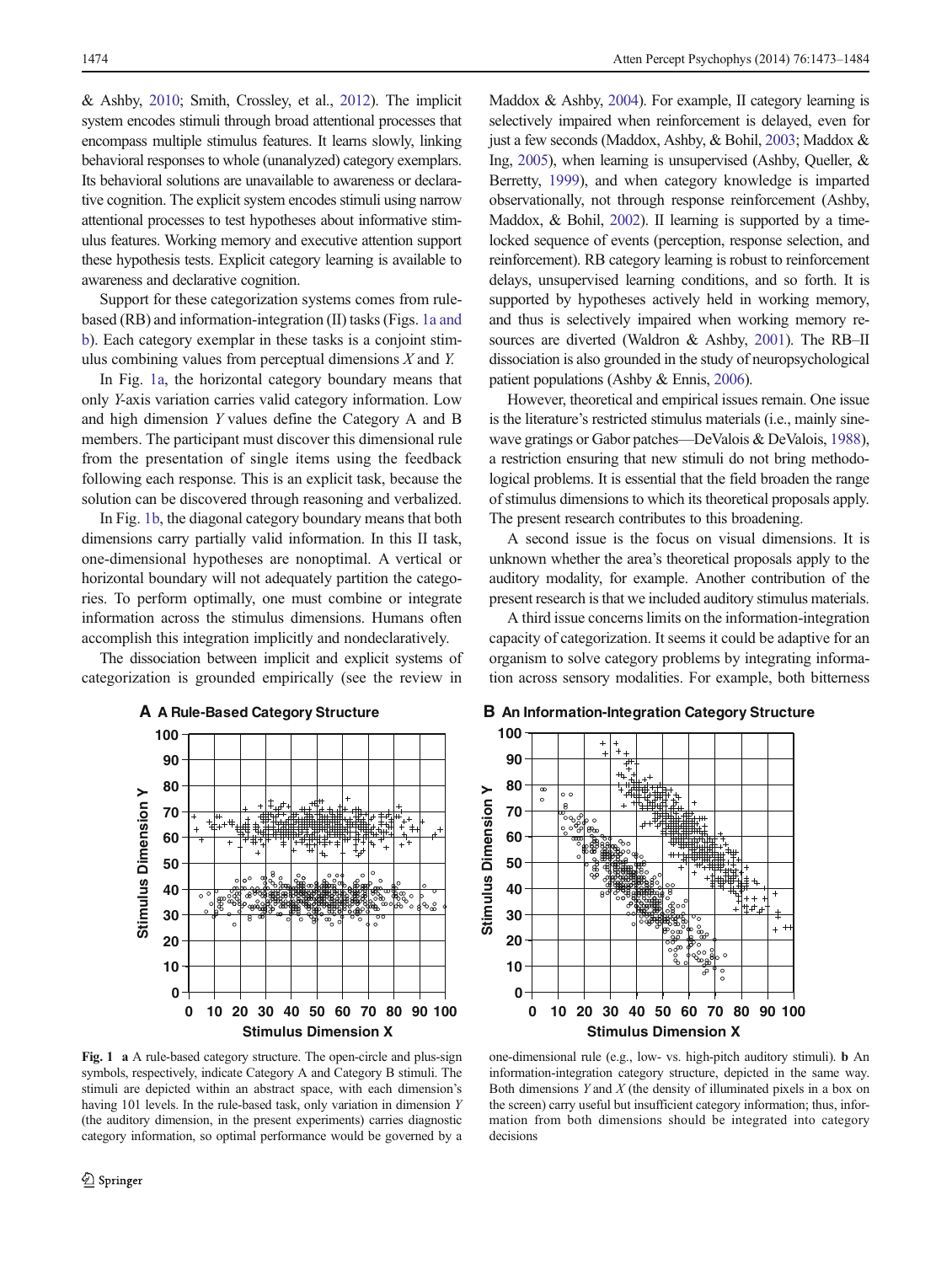and discoloration might betray a food toxin, but if both cues were faint at threshold level, it might require the integration of the cues to trigger a suprathreshold sensory warning. Almost no research has evaluated whether humans can integrate category information across modalities in the service of categorization.

A fourth issue concerns the cognitive level at which humans accomplish sensory integration during categorization. They might do so implicitly, out of awareness, at an early, procedural stage of information processing. Or they might do so explicitly, in awareness, as they made separate decisions about the information provided by each dimension before reaching a category decision. The latter form of integration might represent an explicit cognitive evaluation that could be verbalized as a conjunctive rule. We will consider both kinds of cross-modal integration here.

These issues motivated our study, along with the general concern that scant research has explored cross-modal category learning from any theoretical perspective. One exception was a pioneering study by Maddox, Ing, and Lauritzen [\(2006](#page-10-0)). They gave participants a cross-modal II task combining visual spatial frequency (Gabor patches) and auditory frequency. They found some evidence for cross-modal integration. However, their II participants only performed at 59 % correct in their final block of testing and through the last half of the experiment. This is very low performance for II tasks of this kind, though the Maddox et al. [\(2006](#page-10-0)) II task was a high-discriminability task that could have allowed high performance. Even the participants fit best by an information-integration model were still only 63 % correct overall and 71 % correct in their last block. Accordingly, Maddox et al. ([2006\)](#page-10-0) emphasized the difficulty of cross-modal integration, the possible deficit in integration, and the possibility that the deficit leads participants to adopt rule-based strategies instead. They explained the deficit by pointing to the relative absence of cross-modal neurons or interneurons in the striatum.

Maddox et al. [\(2006\)](#page-10-0) pointed out that one study cannot fully answer the question of cross-modal integration. The need remains to evaluate broadly whether humans robustly integrate information across modalities during category learning. This was our empirical goal. Our investigation also potentially advances understanding of the function of the basal ganglia in category learning. It is hardly known whether these brain structures—crucial to II category learning—can integrate perceptual input from multiple sensory modalities. The studies could also inform formal models of II category learning, like the COVIS model (Ashby et al., [1998](#page-10-0)), that have left open whether crossmodal information integration in category learning occurs.

# General method

### Participants

of the university's psychology participant group, who participated in fulfillment of course requirements. Participants had apparently normal or corrected-to-normal vision, and were placed randomly into RB vertical (RBV, visual dimension relevant), RB horizontal (RBH, auditory dimension relevant), II minor diagonal (IIm), or II major diagonal (IIM) category tasks on the basis of their sequential participant number.

In Experiment [1,](#page-4-0) participants were dropped from the analysis for not completing 400 trials during the 90-min experimental session (three, five, five, and five participants, respectively, in the four tasks), for showing worse performance in their last 100 trials than in their first 100 trials (zero, zero, five, and three participants in the four tasks), or for never performing above chance in their task (two, one, zero, and zero participants). The final data set included 16 participants in each task. In Experiment [2,](#page-6-0) participants were dropped from the analyses for not completing 300 trials during the 55-min experimental session (zero, one, one, and zero participants) or for showing worse performance in their last 100 trials than in their first 100 trials (one, zero, two, and four participants). The final data set included 21 participants in each task. These exclusions were like those used in recent RB–II studies (e.g., Smith et al., [2014\)](#page-11-0). They served the goal to observe most clearly the capacity for cross-modal integration in category learning, a goal that noncompleting and nonlearning participants could not advance.

# Stimuli

Category exemplars were conjoint visual-auditory stimuli with values on dimensions in different modalities. In Experiments [1](#page-4-0) and [2](#page-6-0), the visual stimulus was a  $200 \times 100$  pixel unframed box containing randomly placed yellow pixels presented on a black background in the top-center of the computer screen. One hundred and one levels of pixel density could be presented. Each level's pixel count was given by pixels = round  $(850 \times$  $1.018$ <sup>Level</sup>). Pixel density varied from 850 lit pixels (Level 0, 4.2 % illumination of the 20,000 pixels within the  $200 \times 100$  pixel box) to 5,061 lit pixels (Level 100, 25.3 % illumination). The density continuum runs along the  $X$  dimension in Fig. [1.](#page-1-0) The visual stimulus components were viewed on a 17-in. screen with an  $800 \times 600$  pixel resolution from a distance of about 24 in.

In Experiment [1](#page-4-0), the auditory stimulus comprised three pulsed 1000-Hz tones of the same duration, with pauses among them of the same duration. One hundred and one levels of duration could be presented. Each level's duration was given by the formula  $(100 + 4 *Level)/1,000$ . For Level 0, the duration was 0.1 s, and the total auditory stimulus (three sounds, two silences) lasted 0.5 s. For Level 100, duration was 0.5 s, and the total auditory stimulus lasted 2.5 s. Sounds were produced using the SOUND procedure within Turbo Pascal 7.0. The continuum of auditory series of slowing pace and increasing duration runs along the Y dimension in Fig. [1.](#page-1-0) On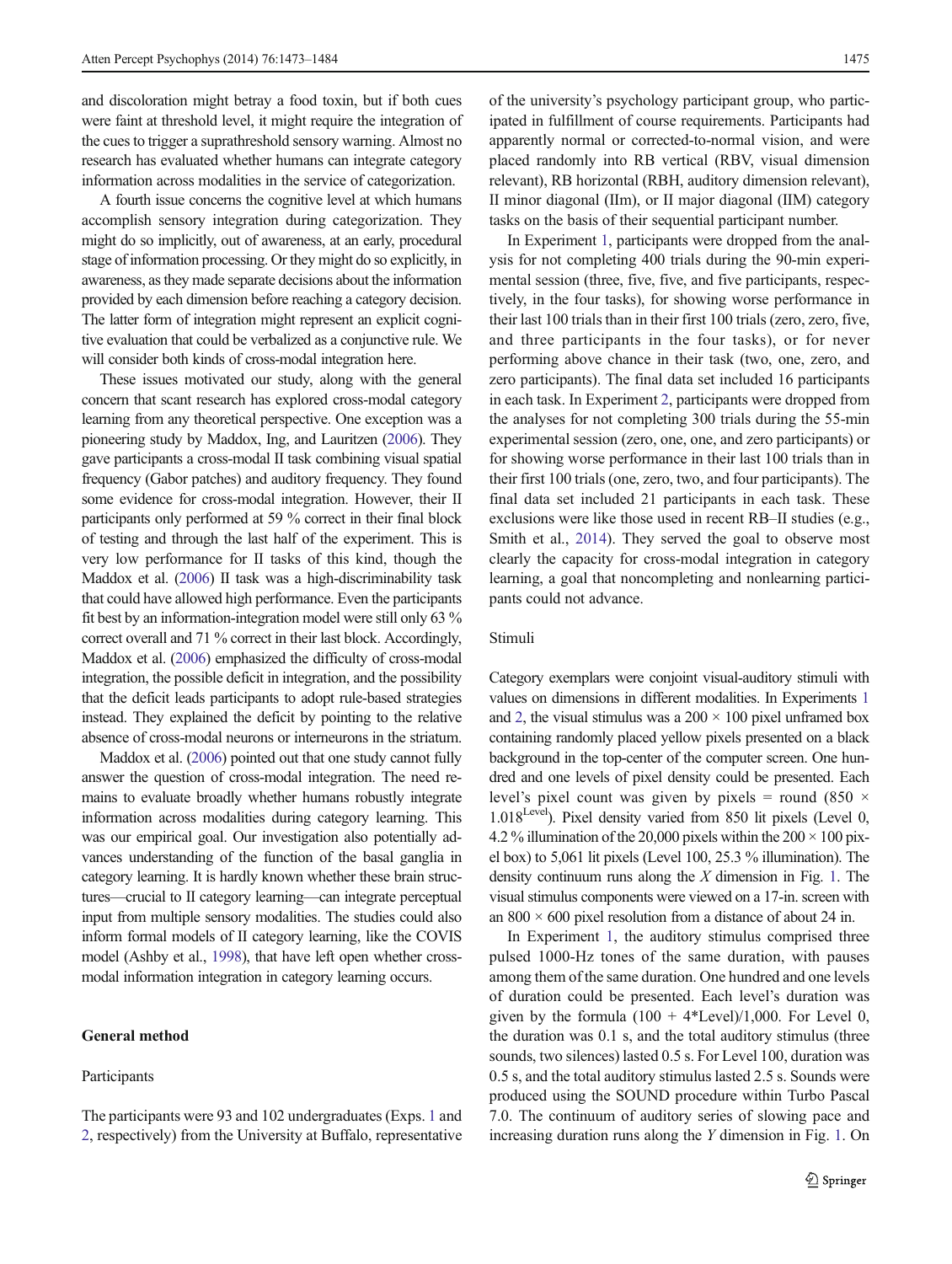each trial, the auditory component began immediately following the illumination of the visual component that remained on the screen during the auditory component.

In Experiment [2](#page-6-0), the auditory dimension was the frequency of a pure tone. Each level's frequency in Hertz was given by the formula 220  $* 2^{(Level*10)/1,200)}$ . For Levels 0 and 100, respectively, the pitches were 220 and 392 Hz. The auditory stimulus component was selected from a series of 100 .wav files of eight-bit sine-wave pure tones (mono, 11-kHz sampling rate) created using the wavwrite() function in MATLAB. Volume was set to a comfortable, audible level. Each step along the continuum was ten musical cents, or 0.1 half steps. The frequency continuum spanned 1,000 cents, ten half steps, or a minor 7th interval. Thus we arranged not to flirt with octave effects near 1,200 cents. The tone began at trial onset and terminated either at the participant's response or after 10 s. So that the participant experienced visual and auditory stimulus components from the same spatial locus, the auditory component was presented from a speaker placed directly behind the monitor facing toward the monitor's center. This prevented the direct sight of the speaker and gave the impression that the tone emanated from the pixel box.

Category exemplars were created using Ashby and Gott's [\(1988\)](#page-10-0) randomization technique. Categories were defined by bivariate normal distributions along the stimulus dimensions, within which each stimulus dimension ranged along a normalized 0–100 scale. Each stimulus was created by drawing a random sample  $(x, y)$  from the Category A or Category B distributions that will be specified momentarily. To control for statistical outliers, the random sample was not presented if its Mahalanobis distance from the mean (e.g., Fukunaga, [1972\)](#page-10-0) was greater than 3.0. Instead, another random sample was drawn until the distance criterion was met.

# Category structures

Table 1 gives the population distributions that governed the selection of the Category A and B exemplars. These category structures were instantiated using the abstract Level 0–100 scales. Then, as each category exemplar was selected as an  $x, y$ coordinate pair in that space, these abstract levels were transformed into concrete conjoint visual and auditory stimuli using the formulae already described. Each participant received his or her own sample of 400 or 300 category exemplars appropriate to the category task that they had been assigned. Through this technique, we granted the RB–II paradigm ecological validity. Individual organisms always experience their own unique statistical sample of a category's probability distribution. The alternative technique—that of giving all participants the same physical stimuli—does not correspond to nature. Moreover, this approach only gives an illusion of control. In fact, organisms always misperceive every stimulus with substantial perceptual error, and therefore

Table 1 Distributional characteristics for the four category tasks

| Task       | Category |       | Mean X Mean Y Var X |        | Var Y  | Covar $XY$ |  |
|------------|----------|-------|---------------------|--------|--------|------------|--|
| RBH        | A        | 50.00 | 35.86               | 355.55 | 16.33  | $\Omega$   |  |
|            | B        | 50.00 | 64.14               | 355.55 | 16.33  | $\theta$   |  |
| <i>RBV</i> | A        | 35.86 | 50.00               | 16.33  | 355.55 | $\theta$   |  |
|            | B        | 64.14 | 50.00               | 16.33  | 355.55 | $\Omega$   |  |
| IIm        | A        | 40.00 | 40.00               | 185.94 | 185.94 | $-169.61$  |  |
|            | В        | 60.00 | 60.00               | 185.94 | 185.94 | $-169.61$  |  |
| HМ         | A        | 40.00 | 60.00               | 185.94 | 185.94 | 169.6      |  |
|            | B        | 60.00 | 40.00               | 185.94 | 185.94 | 169.61     |  |
|            |          |       |                     |        |        |            |  |

RB, rule-based; II, information integration; H, horizontal, with the auditory dimension relevant; V, vertical, with the visual dimension relevant; m, minor diagonal; M, major diagonal.

each participant nevertheless experiences his or her own unique sample of subjective stimuli. The formal modeling in this article was always done individually, incorporating each participant's statistical sample of the category task.

# Categorization trials

Each trial consisted of one conjoint visual–auditory category exemplar. The response icons (A and B) were located on the screen's lower left and lower right. Participants responded by pressing the "S" or "L" keyboard keys, spatially positioned to correspond to the A or B on the screen, and labeled as "A" or "B." In Experiment [1](#page-4-0), the auditory component of the category exemplar ended when it ended. The visual component of the category exemplar disappeared following a response. On correct responses, the point total incremented, and a 1-s, computergenerated reward whoop sounded. Participants saw a green text banner (Correct +1) centered on the screen along with their accumulated points in white text. On incorrect responses, the point total decremented, in combination with a 1-s, computergenerated penalty sound and an 8-s timeout. Humans saw a red text banner (Incorrect –1) centered on the screen along with their accumulated points in white text. These messages and scorecards appeared as the response icons disappeared following an A or B category response. Experiment [2](#page-6-0)'s categorization trials were nearly identical, except that all auditory feedback signals were eliminated to purify the acoustic environment.

# Instructions

Participants were told that each trial would combine a pixel box and a sound, that trials would equally often belong to Category A or B, that they should respond "A" or "B," and that they would need to guess at first, but with practice and learning would become able to categorize accurately. They were told that they would gain or lose points for correct or incorrect answers, and that incorrect answers would bring 8-s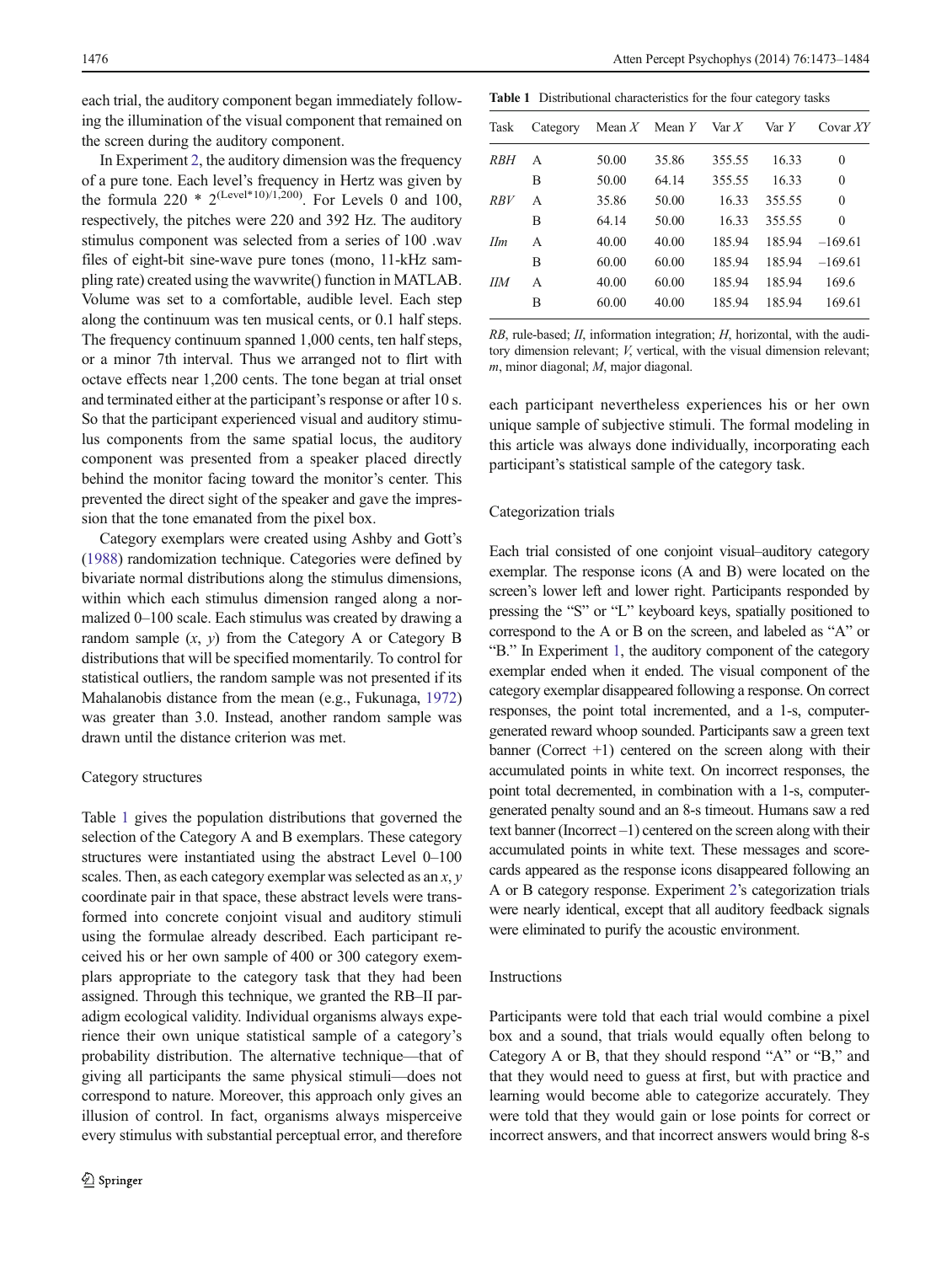<span id="page-4-0"></span>timeouts. It was pointed out that errors would cost points and lengthen their sessions. Finally, to increase motivation, they were reminded that a \$10 prize would go to the participants who earned points most efficiently.

#### Formal modeling

To describe the decisional strategies of individual participants, we fit decision bound models (Maddox & Ashby, [1993](#page-10-0)) to the data from each participant's last 100 trials (when their strategy had matured). These models and our formal procedures are described now.

The one-dimensional rule-based model assumes that the participant sets a decision criterion along either the visual or auditory dimension. Modeling specifies the vertical or horizontal line through stimulus space that best partitions the participant's Category A and Category B responses. This model has two parameters: a criterion value on the relevant dimension and a perceptual noise variance. These models fit performances in which participants selectively attend to one dimension and establish a criterion rule along that dimension.

The *conjunctive model* assumes a strategy of the type: "Respond 'A' if the visual level is high enough and the auditory level is high enough, otherwise respond 'B'." This dual criterion carves out a quadrant in the stimulus space reserved for Category A responding. Accordingly, several versions of the conjunctive model can be fit that rotate that response region through different quadrants in stimulus space. These conjunctive models have three parameters: one for the single decision criterion placed along each stimulus dimension, and a perceptual noise variance. When they fit well, these models express that participants achieved a cross-modal integration that occurred after dimensional analysis and selective attention, and after separate criterial decisions on the two dimensions. These postdecisional conjunctions may occur as part of an explicit cognitive evaluation that might be verbalizable and could be characterized as a conjunctive rule.

The general-linear-classifier (GLC) model specifies the (nonvertical, nonhorizontal) line through the stimulus space that would best partition the participant's Category A and Category B responses. This model has three parameters: the slope and intercept of the linear decision bound and a perceptual noise variance. When they fit well, these models express that participants achieved another theoretically important kind of information integration across dimensions. This integration occurs before and possibly without dimensional analysis and selective attention, and without separate criterial decisions on the dimensions. This predecisional information integration probably occurs implicitly and may be

based on procedural learning within the striatal categorylearning system.

The procedures for selecting the best-fitting model were as follows. Parameters for the models were estimated using the method of maximum likelihood. That is, modeling evaluated which model would, with maximum likelihood, have created the distribution within the stimulus space of Category A and B responses that the participant actually produced. Then the model with the smallest Bayesian information criterion (BIC; Schwarz, [1978](#page-11-0)) was selected as the best-fitting model:  $BIC =$  $r \ln N - 2 \ln L$ , where r is the number of free parameters, N is the sample size, and  $L$  is the likelihood of the model given the data.

# Results

#### Experiment 1

# Accuracy-based analyses

The average proportions correct are shown in Fig. 2 for successive 20-trial blocks in the RB and II tasks. The proportion-correct data were analyzed using a two-way analysis of variance (ANOVA) with Trial Block (1–20) as a within-subjects factor and Task Type (RB, II) as a betweensubjects factor. The analysis revealed a significant main effect of task,  $F(1, 62) = 88.39, p < .001, \eta_p^2 = .588$ . Participants



Fig. 2 Proportions of correct responses in each 20-trial block for 16 humans performing 400 trials of a horizontal (auditory) rule-based task (filled circles), a vertical (visual) rule-based task (filled squares), a minordiagonal information-integration task (open circles), and a major-diagonal information-integration task (open squares)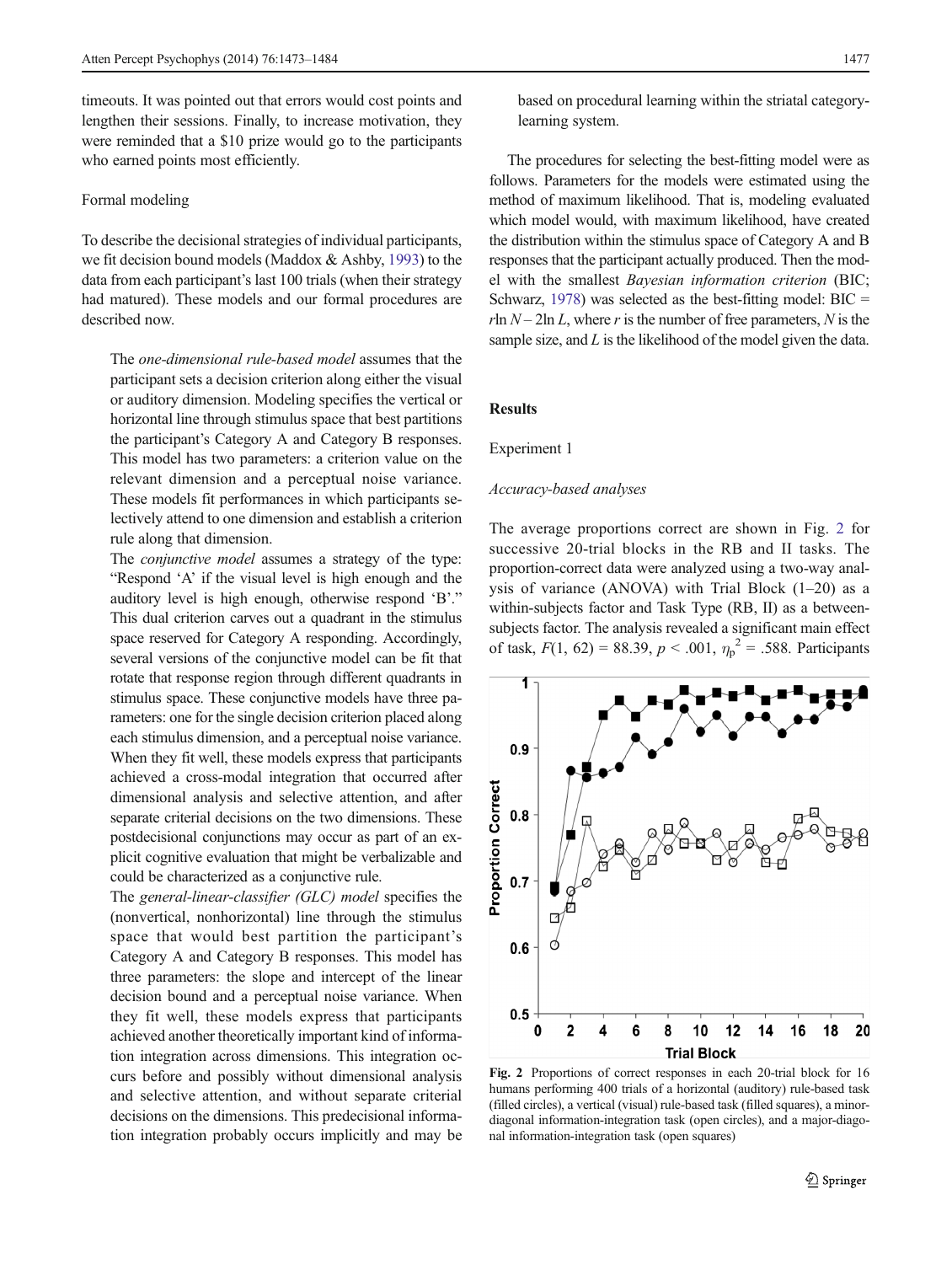<span id="page-5-0"></span>were .928 and .744 correct overall on the RB and II tasks, respectively. In particular, they were .945 and .911 correct, respectively, on the RBV (visual) and RBH (auditory) tasks, and .743 and .746 correct on the IIm and IIM tasks. The analysis also revealed a significant effect of trial block,  $F(19, 1178) = 14.38, p < .001, \eta_p^2 = .188$ , with participants showing substantial learning from first block (.655) to last block (.875). The interaction between trial block and task type was weakly present,  $F(19, 1178) = 1.91$ ,  $p = .01$ ,  $\eta_p^2 = .030$ . The reason for this (see Fig. [2\)](#page-4-0) is that RB learning was rapid, so that mainly the RB and II tasks produced parallel (i.e., noninteracting) learning curves. This suggests that stimulus dimensions in different modalities are highly separable in Garner's [\(1974\)](#page-10-0) sense, making unidimensional category rules in cross-modal RB tasks easy to learn and psychologically insistent. These results replicated the traditional finding of a difference in the speeds of acquisition between RB and II tasks, and a difference in the terminal performance level.

# Model-based analyses

The formal modeling let us ask whether participants adopted appropriate decision strategies, whether they integrated dimensional information cross-modally in the II tasks, and whether they likely accomplished this integration explicitly following separate dimensional-criterion tests, or implicitly and procedurally. We modeled the final 100 trials for each participant.

The decision bounds for the RB tasks were organized along the midline of the stimulus space's  $X$  (visual) dimension (RBV) task, Fig. 3a) or Y (auditory) dimension (RBH task, Fig. 3b). All of the RB participants' data were well fit by a vertical or a horizontal decision bound. The average BIC score was 28.08, indicating strong fits to the data. The RB model was able to account for 97 % of responses, on average, in each participant's last 100 trials. The average percentage correct achieved by these 32 participants across their last 100 trials was 97 %. Participants analyzed these cross-modal stimuli easily and sharply attended



Fig. 3 Decision bounds found in fitting the last 100 responses of 16 participants in the vertical (visual) rule-based task (a), the horizontal (auditory) rulebased task (b), the minor-diagonal information-integration task (c), and the major-diagonal information-integration task (d)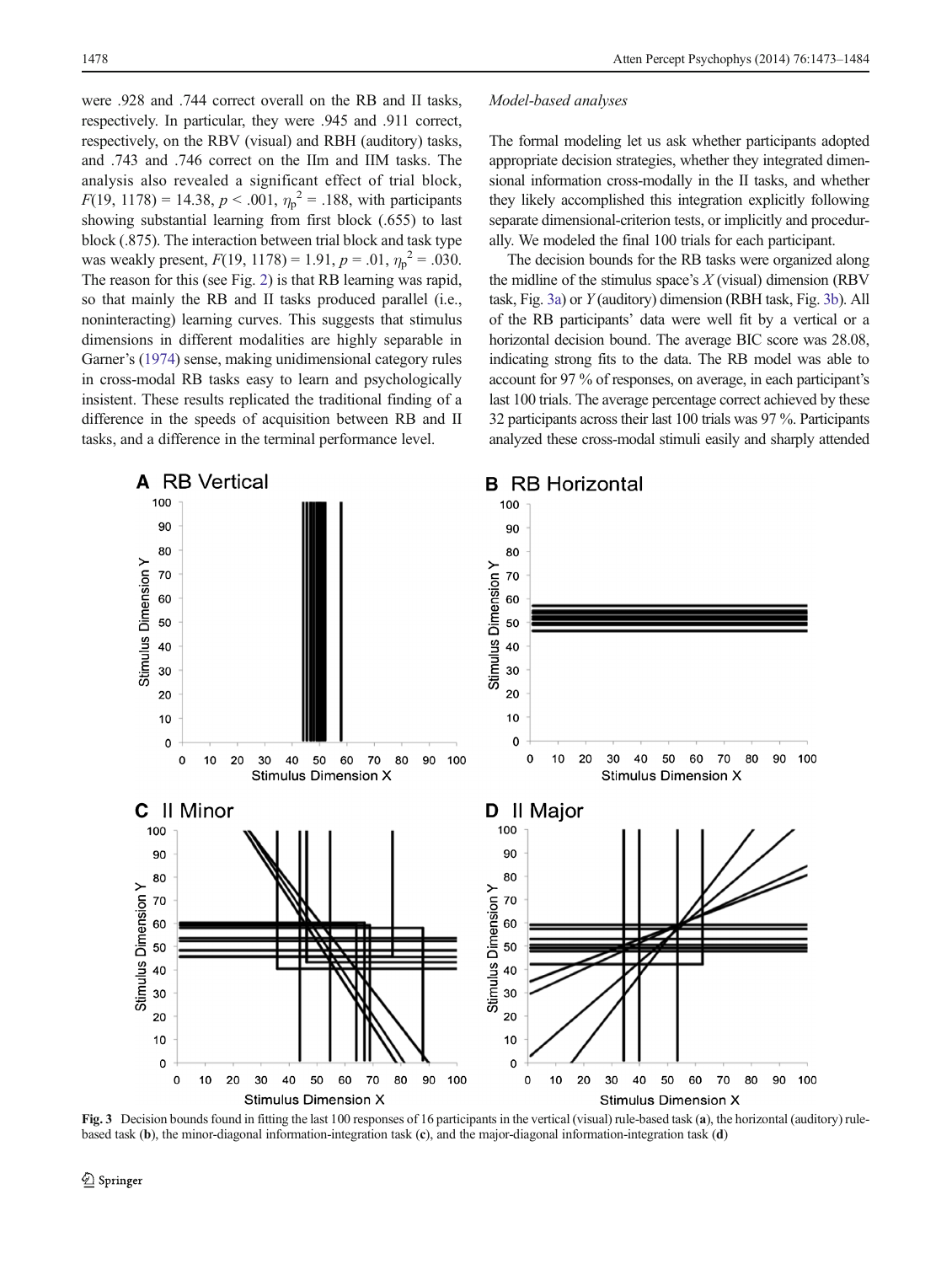| Exp.           | Task | Rule-Based Model |           |                 | Conjunctive Model   |                  |                  | Information-Integration Model |                     |                  |                  |                 |                     |
|----------------|------|------------------|-----------|-----------------|---------------------|------------------|------------------|-------------------------------|---------------------|------------------|------------------|-----------------|---------------------|
|                |      | $%$ of<br>Sample | Av<br>BIC | $%$ Resp<br>Fit | $%$ Resp<br>Correct | $%$ of<br>Sample | Av<br><b>BIC</b> | $%$ Resp<br>Fit               | $%$ Resp<br>Correct | $%$ of<br>Sample | Av<br><b>BIC</b> | $%$ Resp<br>Fit | $%$ Resp<br>Correct |
| E1             | Пm   | 38               | 86.18     | 82              | 70                  | 44               | 91.10            | 73                            | 78                  | 19               | 82.66            | 86              | 84                  |
| E1             | ШΜ   | 62               | 76.02     | 85              | 73                  | 6                | 51.89            | 64                            | 94                  | 25               | 73.30            | 88              | 87                  |
| E <sub>2</sub> | Пm   | 38               | 103.13    | 77              | 68                  | 14               | 84.46            | 60                            | 76                  | 29               | 82.72            | 87              | 87                  |
| E <sub>2</sub> | ШΜ   | 33               | 76.98     | 85              | 73                  | 38               | 77.48            | 48                            | 76                  | 19               | 92.71            | 84              | 80                  |

<span id="page-6-0"></span>Table 2 Performance and modeling results for the information-integration (II) tasks from Experiments [1](#page-4-0) and 2

Av BIC, average Bayesian information criterion; % Resp Fit, percentage of responses fit; % Resp correct, percentage of correct responses

to either the visual or auditory component separately and accurately applied their dimensional categorization rule.

The decision bounds for the II tasks were organized more variably, as one can see in the best-fitting decisional boundaries for the IIm task (Fig. [3c\)](#page-5-0) and the IIM task (Fig. [3d](#page-5-0)). Table 2 (first two rows) summarizes the results of modeling from the II tasks of Experiment [1](#page-4-0). The data are broken into participant groups who were best fit by the rule-based model, the conjunctive model, or the information-integration model. Shown are the percentages of the total sample that were best fit by each model, the average BIC scores for those fits, the average percentage of responses for which the model successfully accounted, and the percent correct achieved by that participant group over their last 100 trials. Where the three % sample measures across each row of the table do not sum to 100 %, it is because rare participants were best fit by a random-guessing model, so that a decision bound could not be estimated.

Table 2 shows that the data from 50 % of Experiment [1](#page-4-0)'s II participants were best fit by an RB boundary. As is common in tasks of this kind, some II participants applied a onedimensional rule, despite the task's II organization. Humans have fairly strong rule-based preferences in categorization tasks. These nonoptimal strategies produced poor performance—an average proportion correct of 71 % in the last 100 trials.

The data from 47 % of the II-task participants were best fit by a decision boundary that indicated some form of integration across the visual and auditory stimulus aspects. The integration strategies produced strong performance—an average proportion correct of 83 % over the last 100 trials, compared to 71 % for the participants in the II task who opted less adaptively for a one-dimensional, rule-based strategy. It is an extremely interesting fact—with theoretical, applied, and educational implications—that explicit, declarative cognition frequently intrudes during II performance to narrow attention and systematically disrupt and impair performance.

Finally, we will comment on the kinds of cross-modal integration shown in Experiment [1.](#page-4-0) Eight of the 15 integrators were best fit by a conjunctive model, suggesting that they devoted a quadrant defined by a dimension  $X$  and a dimension  $Y$  criterion as their Category A response region. These participants performed at 80 % accuracy, on average. Seven of the 15 integrators were best fit by the GLC model, indicating that their decision bound was a true diagonal through the stimulus space. These participants performed at 86 % accuracy, on average—they were easily the strongest II performers. Thus, we found evidence for two kinds of cross-modal integration in our data. Some integration probably occurred postdecisionally, after separate judgments along each dimension. Some integration also probably occurred predecisionally, within the implicit category-learning system.

# Experiment 2

#### Accuracy-based analyses

The aggregate proportions correct for all participants are shown in Fig. 4 for successive 20-trial blocks in each task.



Fig. 4 Proportions of correct responses in each 20-trial block for 21 humans who performed 300 trials of a horizontal (auditory) rule-based task (filled circles), a vertical (visual) rule-based task (filled squares), a minor-diagonal information-integration task (open circles), and a majordiagonal information-integration task (open squares)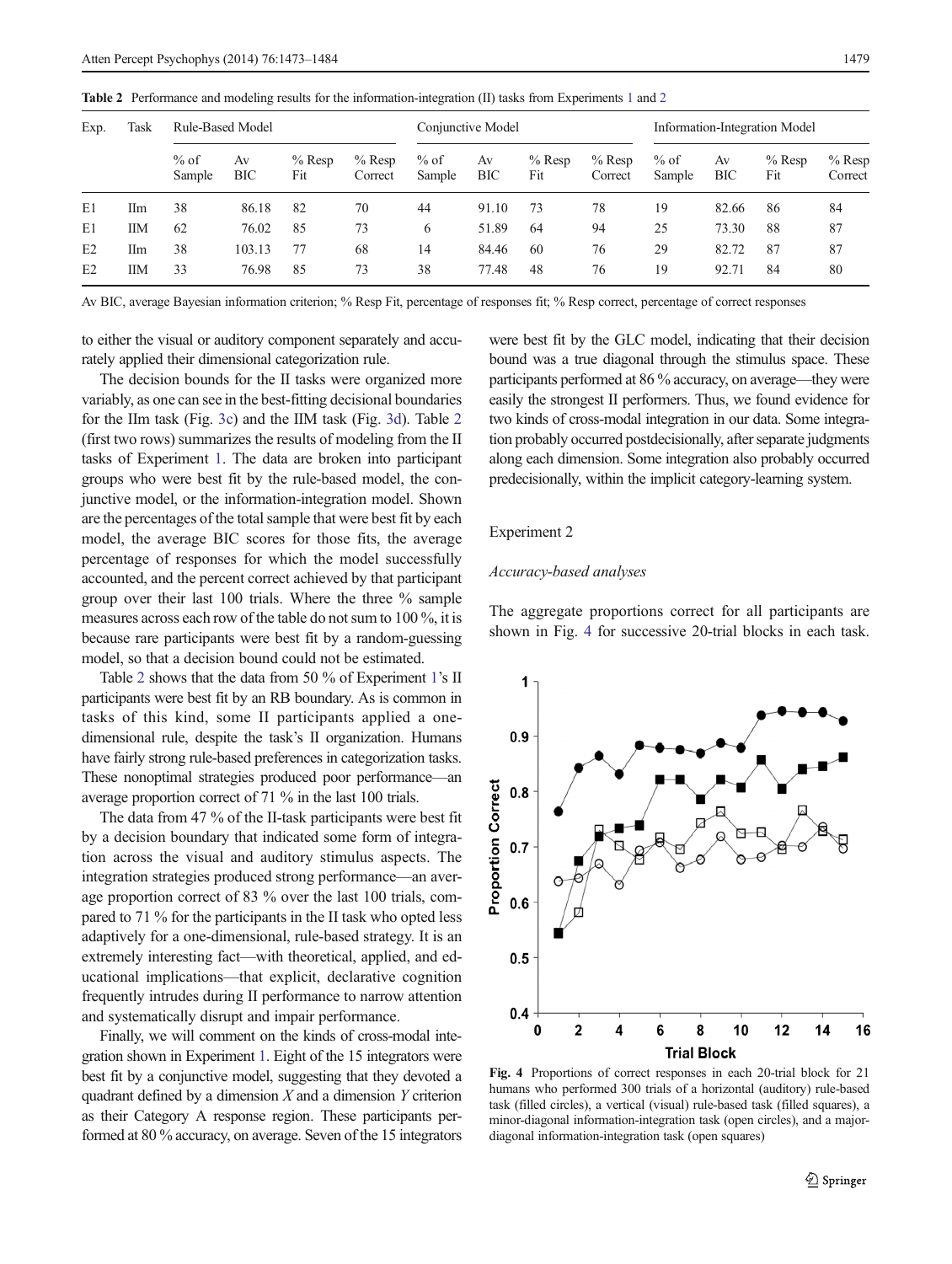<span id="page-7-0"></span>The data were analyzed using a two-way ANOVA with Trial Block (1–15) as a within-subjects factor and Task Type (RB, II) as a between-subjects factor. The analysis showed a significant main effect of task,  $F(1, 82) = 22.39$ ,  $p < .001$ ,  $\eta_p^2 =$ .214, with participants being .832 and .691 correct overall on the RB and II tasks, respectively. In particular, they were .778 and .885 correct on the RBV (visual) and RBH (auditory) tasks, and .682 and .700 correct on the IIm and IIM tasks. The analysis also revealed a significant effect of trial block, F(14, 1148) = 18.12,  $p < .001$ ,  $\eta_p^2 = .181$ , with participants showing substantial learning from their first block (.623) to their last block (.8). The interaction between trial block and task type was weakly present, as in Experiment [1](#page-4-0),  $F(14, 1148) =$ 2.23,  $p = .006$ ,  $\eta_p^2 = .027$ . Again, we replicated the traditional finding of a difference in learning speeds between RB and II tasks and a difference in terminal performance.

## Model-based analyses

The decision bounds for the RB tasks were organized along the midline of the stimulus space's  $X$  (visual) dimension (RBV) task, Fig. 5a) or Y (auditory) dimension (RBH task, Fig. 5b). The data from the last 100 trials of 38 participants were well fit by a vertical or horizontal decision bound. (The data from four "guessing" participants are not included in the description that follows.) The average BIC score was 39.78, indicating strong fits to the data. The RB model was able to account for 93 % of responses, on average, in each participant's last 100 trials. The average percentage correct achieved by these 38 participants during their last 100 trials was 94 %. Here, too, participants were able to attend selectively to either the visual or the auditory component and to apply accurately a dimensional categorization rule based on that component.



Fig. 5 Decision bounds found in fitting the last 100 responses of 21 participants in the vertical (visual) rule-based task (a), the horizontal (auditory) rulebased task (b), the minor-diagonal information-integration task (c), and the major-diagonal information-integration task (d)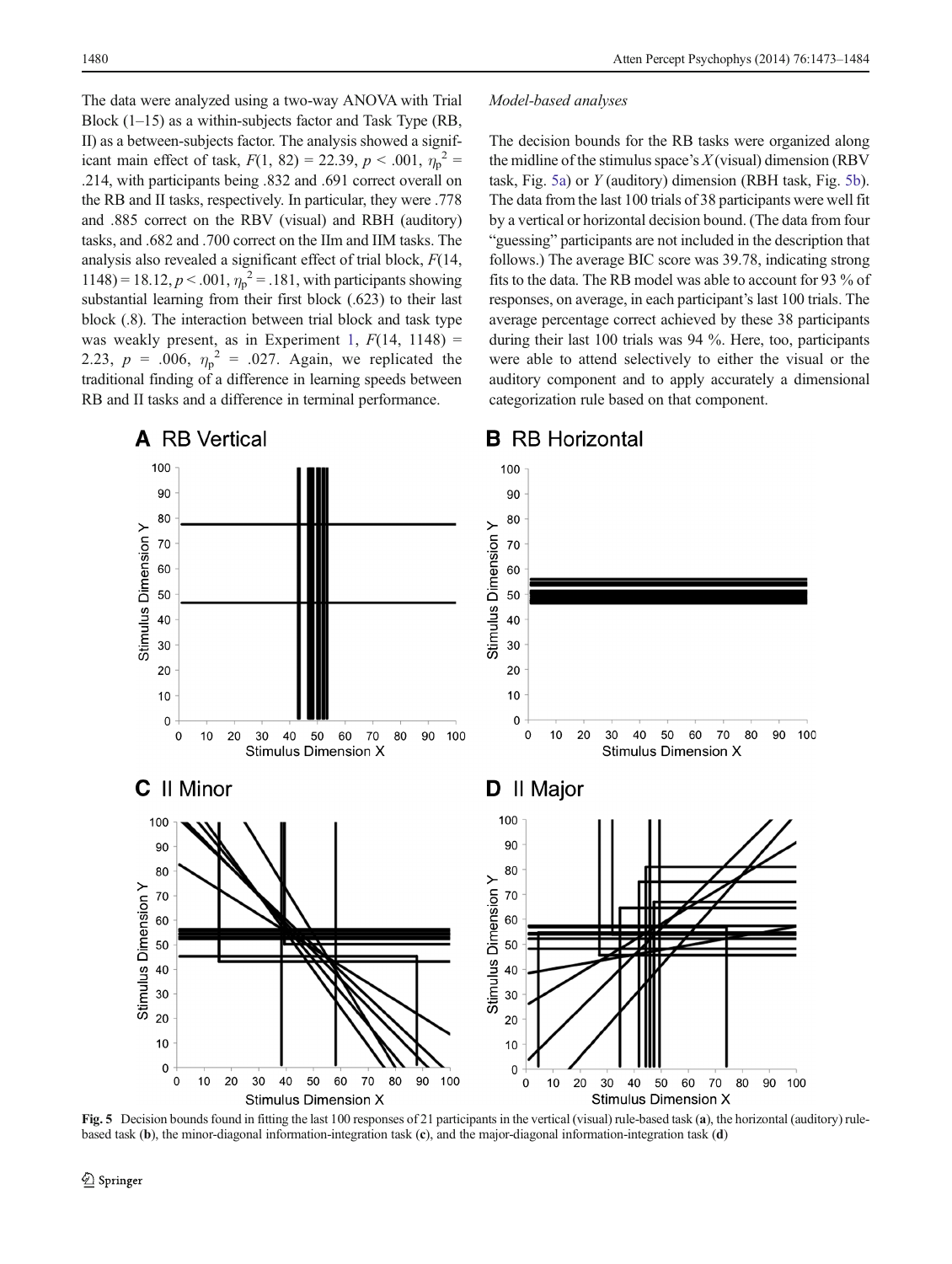The decision bounds for the II tasks were organized more variably, as one can see in the best-fitting decisional boundaries for the IIm task (Fig. [5c](#page-7-0)) and the IIM task (Fig. [5d\)](#page-7-0). Table [2](#page-6-0) summarizes the results of modeling from the II tasks of Experiment [2.](#page-6-0) The structure of Table [2](#page-6-0) was described previously.

Table [2](#page-6-0) shows that the data from 36 % of the II-task participants in Experiment [2](#page-6-0) were best fit by a unidimensional, RB boundary. Once again, many participants expressed their analytic preference by applying one-dimensional rules, despite the task's II organization. This nonoptimal approach produced poor performance—an average proportion correct of 70 %, even over the last 100 trials.

The data from 50 % of the II-task participants were best fit by a decision boundary that indicated some form of integration across the visual and auditory stimulus components. This integration strategy produced strong performance—an average percentage correct of 80 % over the last 100 trials, as compared to 70 % for the participants in the II task who opted less adaptively for a one-dimensional, rule-based strategy.

Finally, we will comment on the kinds of cross-modal integration shown in Experiment [2.](#page-6-0) Eleven of the 21 integrators were best fit by a conjunctive model, suggesting that they devoted a quadrant defined by a dimension  $X$  and a dimension Y criterion as their Category A response region. These participants performed at 76 % accuracy, on average. Ten of the 21 integrators were best fit by the GLC model, indicating that their decision bound was a true diagonal through the stimulus space. These participants performed at 84 % accuracy, on average; as in Experiment [1](#page-4-0), these participants were easily the strongest II performers. Thus, we found evidence for two kinds of cross-modal integration in our data. Some integration probably occurred postdecisionally, after separate judgments along each dimension, and some probably occurred predecisionally, within the implicit category-learning system. All of these results mirror those of Experiment [1](#page-4-0).

# Discussion

In two experiments, we gave participants multidimensional category tasks composed of visual and auditory stimulus dimensions. These tasks embodied a strong test of the capacity of humans' category-learning system to integrate information across incommensurate stimulus dimensions into an overall category decision.

The results showed that the RB categorization utility is highly competitive in humans' overall categorization system. It sometimes controls responding adventitiously and nonoptimally, as in our II tasks, wherein one-dimensional rules were unjustified and damaged performance (see also Jitsumori, [1994](#page-10-0)). Indeed, the data showed high rates of RB defection in the II task. In Smith et al. ([2010\)](#page-11-0) and Paul,

Boomer, Smith, and Ashby [\(2011\)](#page-11-0), these defection rates were near 15 % with purely visual stimuli. Here, the rate was substantially higher with multimodal stimuli (see also Maddox et al., [2006\)](#page-10-0). Multimodal stimuli are easily analyzed into dimensional components, making RB strategies attractive. These stimuli occupy a position of extreme separability along Garner's [\(1974\)](#page-10-0) integrality-to-separability continuum, explaining why only about half of the participants integrated cross-modally. Individual differences in preference for dimensional rules may determine participants' strategic choices, so that different performance standards might be at work. Some participants may suffice with a 70 %-accurate RB strategy in an II task, whereas others may persist toward an 86 %-accurate II strategy. Diverse individual-difference questions are raised by the present results.

Given their analyzability, multimodal stimuli pose the ultimate challenge to information integration during category learning. Therefore, it is a crucial demonstration that nearly half of the II participants showed adaptive information integration in their categorization. Their integrative strategies produced strong performance—averaging 81 % correct over the last 100 trials. Modeling suggests that these integrative strategies were a mix of explicit, postdecisional and implicit, procedural strategies. The latter cases could provide the strongest confirmation yet that humans can sometimes implicitly integrate the stimulus information provided by multimodal stimulus dimensions into an adaptive categorization principle.

Our two experiments were complementary. Experiment [1](#page-4-0) incorporated as an auditory dimension: the duration or pace of successive auditory events. However, this dimension might not have been processed as a purely auditory dimension, but rather as an abstract (amodal) signal of rapidity. This would make participants' information integration in Experiment [1](#page-4-0) not fully cross-modal. Therefore, Experiment [2](#page-6-0) considered information integration between visual density and auditory pitch, both primary perceptual dimensions. There, participants achieved equally strong levels of cross-modal integration.

Our experiments also complemented those in Maddox et al. [\(2006\)](#page-10-0), the other empirical study on this topic. A reservation about that study is that participants performed poorly in the II task (about 60 % correct overall). Indeed, even the participants modeled as being information integrators in that study, who presumably brought the optimal strategy to bear on the II task, were only 71 % correct in their last block, as compared to the corresponding final performance levels that we observed of 80 %, 84 %, 86 %, and 87 % (see Table [2\)](#page-6-0). Observing these performances, Maddox et al. [\(2006\)](#page-10-0) may have estimated too conservatively the capacity for cross-modal integration during category learning. In fact, showing caution, they did emphasize participants' deficits in cross-modal integration, never asserting that they had found strong evidence for such integration. But, in combination with the results in Maddox et al. [\(2006\)](#page-10-0), our results allow one to more confidently assert the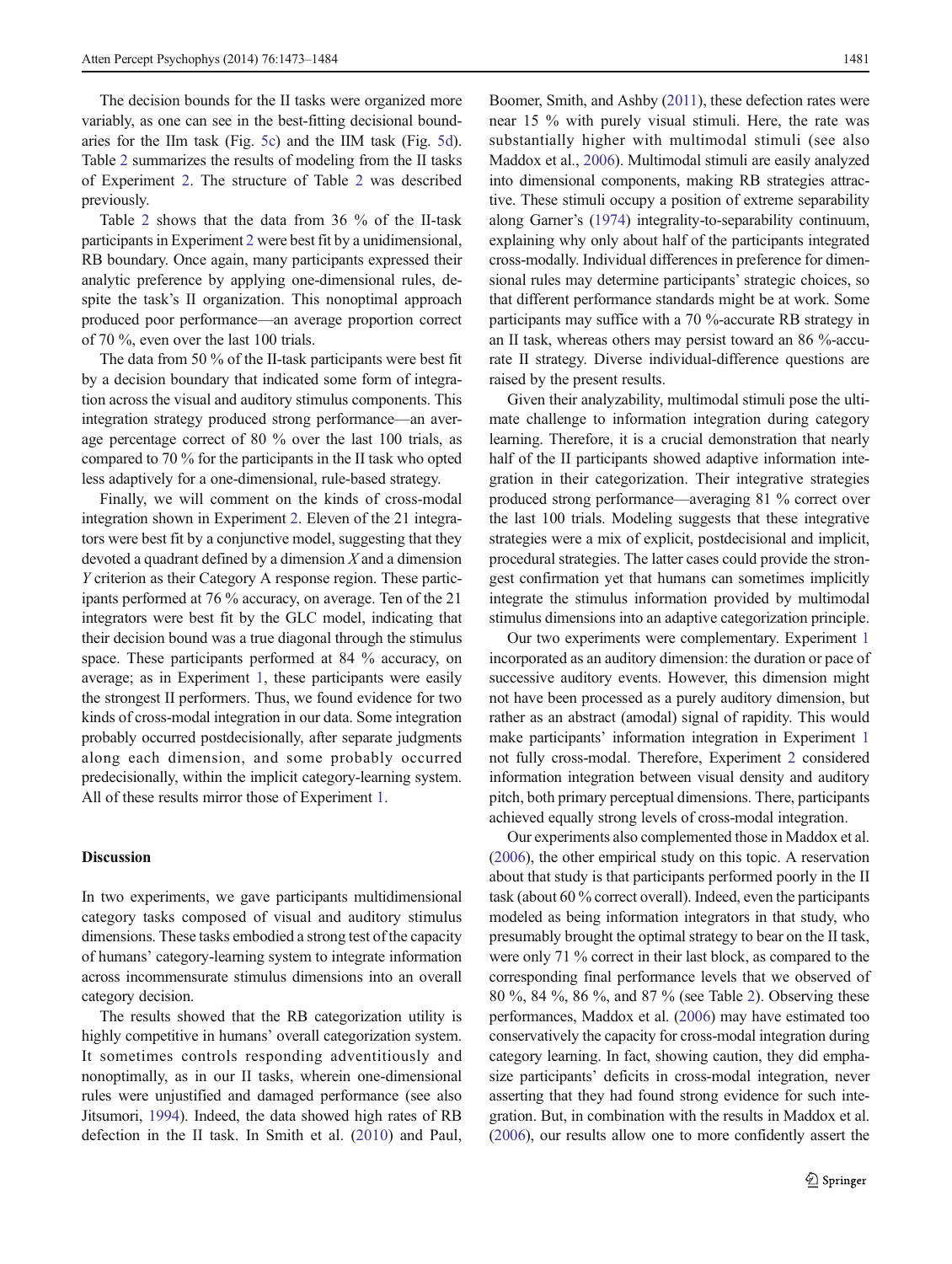existence of predecisional, cross-modal integration in category learning.

Meaningful differences distinguish the paradigm used here from that of Maddox et al. [\(2006\)](#page-10-0). The II task in Maddox et al. [\(2006\)](#page-10-0) had high discriminability, with a large separation between the Category A and Category B centers in perceptual space (Maddox et al., [2006](#page-10-0), p. 1177, Fig. [1a\)](#page-1-0). Their category structure corresponded closely to the low-overlap (i.e., highseparation) structure studied by Ell and Ashby [\(2006\)](#page-10-0). The latter researchers showed (p. 1018, Fig. [4](#page-6-0)) that these category structures increase the psychological pull of dimensional analysis, so that RB strategies become dominant. This probably occurs because the RB strategy provides a reasonable level of correct responding, relative to the II strategy. This pull toward RB strategies can even act in some cases to reduce performance in an II task (Maddox, Bohil, & Ing, [2004\)](#page-10-0). Our II tasks had lower discriminability, with less Category A and B separation. They were exactly like those that Ell and Ashby described as *medium-low overlap categories* that should make the RB strategy less competitive and attractive. In fact, Table [2](#page-6-0) shows that the II strategies in our tasks produced substantially higher levels of correct responding than did the RB strategies. We may have found more positive evidence of information integration in the present study for this reason. Maddox (personal communication, Dec. 2013) shares this interpretation, and we are grateful for his suggesting it to us. Nonetheless, Maddox et al. [\(2006](#page-10-0)) did find cross-modal integration, and in this important respect the studies agree. More generally, the competition/rivalry between explicit and implicit systems in categorization—including the reinforcement gradients and differentials that determine strategy choice—remains an area of scant research that is open to future investigations.

We also considered whether our 8-s timeout for errors changed our paradigm substantively. Eight seconds for reflection might have tilted performance toward dimensional analysis and RB strategies (Maddox, Ashby, Ing, & Pickering, [2004\)](#page-10-0) more than in Maddox et al. ([2006](#page-10-0)), but we did not observe this tilt. In contrast, the timeout might have motivated error avoidance by the undergraduates, fostering adaptive strategies—that is, information integration. We do not exclude this possibility, but we think this effect is small. Using timeouts in other studies, we have replicated canonically many aspects of the RB–II literature—timeouts do not seem to substantially alter the empirical situation.

There are reasons to attribute the performances of the predecisional integrators to processes requiring the basal ganglia, and this attribution has been dominant in the RB–II categorization literature. Many results—from studies using animal lesions, single-cell recording, functional neuroimaging, cognitive testing, and neuropsychological patient groups (Ashby & Ennis, [2006\)](#page-10-0)—link the basal ganglia to II category learning. The striatum (the major input structure in the basal ganglia) receives input from most of cortex, including visual

and auditory association areas (Heimer, [1995](#page-10-0)). This satisfies one condition for integrating the modalities tested in this study.

However, localizing processes to brain areas is complex. For example, despite evidence that auditory and visual projections to the striatum do have overlap (Arnauld, Jeantet, Arsaut, & Demotes-Mainard, [1996;](#page-10-0) Selemon & Goldman-Rakic, [1985](#page-11-0); Yeterian & Pandya, [1998](#page-11-0)), this may or may not be sufficient to produce the cross-modal effects observed here. Moreover, overlap in area does not imply cross-modal convergence to individual units. Another issue is whether the brain has sufficient cross-modal striatal neurons to produce our integration effects. Probably, there are relatively few multiple-modality neurons (Chudler, Sugiyama, & Dong, [1995\)](#page-10-0). This could explain why only some participants find true integration strategies, and why cross-modal integration is inherently difficult, as is reported here and by Maddox et al. [\(2006\)](#page-10-0). Another possibility would be for cross-modal convergence at the cortical level, with a multimodal representation projecting to the striatum leading to response selection.

A striatal mechanism for cross-modal integration raises intriguing psychological issues. The cortical projections into the striatum are characterized by massive convergence. Perhaps 30,000 cortical neurons project onto one striatal neuron (e.g., Wilson, [1995\)](#page-11-0). Given this compression of information, the striatum may not remember or store how much activation its neurons received from visual or auditory sources (as predicted, e.g., by Müller's law of specific nerve energies). In fact, the striatum's simple one-layer structure may simply not support dimensional bookkeeping of this kind. The striatum's adaptive function is to produce the final common pathway that leads to the learning and production of adaptive behaviors—little else matters, and possibly the dimensional structure, and even the modality, of the inputs is among the things that do not matter.

Therefore, behavioral signals emerging from the striatum would not be auditory comprehending, or visually focused, or dimensionally attending. These behavioral signals would be nonmodal, even though they were originally produced cross modally. It is interesting that, in the striatal categorization system (which may be the older vertebrate behavioralcategorization system), cognitive evolution may have emphasized nonmodal signals for adaptive behavior within which the dimensional components of the signal are submerged. In other cases, cognitive evolution appears to have placed a premium on maintaining a sharp hold on the dimensional provenance of information, and moreover on strongly analyzing stimuli and responding using one-dimensional rules and dimensional criteria. Certainly this is true of the primate brain, broadly considered (Smith, Beran, et al., [2010;](#page-11-0) Smith, Crossley, et al., [2012](#page-11-0)), though perhaps not of all vertebrate species (Smith et al., [2011\)](#page-11-0). However, the present results show clearly that the older, nonmodal system can still be effective in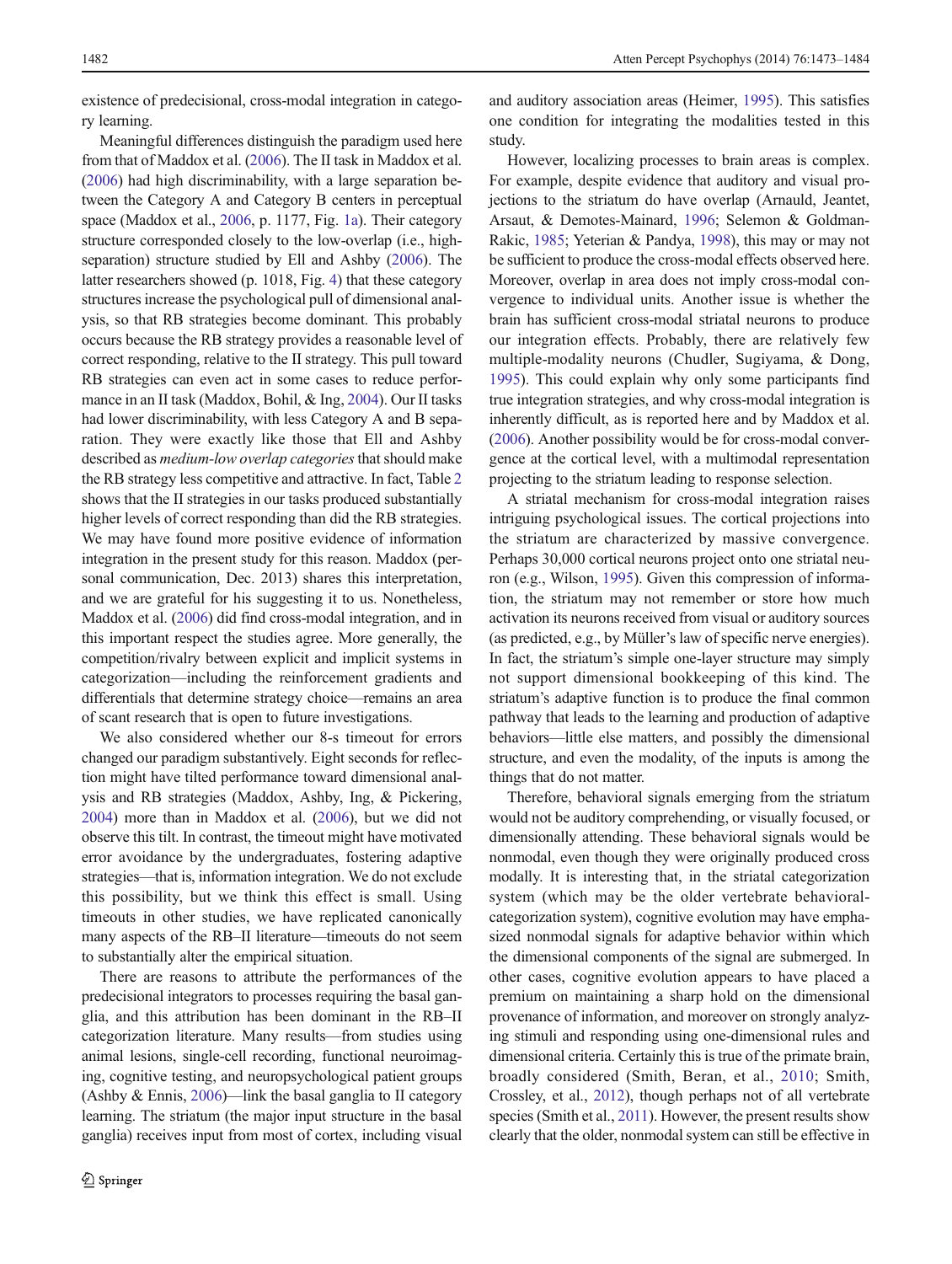<span id="page-10-0"></span>humans when at need it is called upon, remaining able to integrate information predecisionally, even across different sensory modalities.

Author Note The preparation of this article was supported by Grant No. HD-060563 from NICHD, Grant No. P01 NS044393 from NINDS, and support from the U.S. Army Research Office, through the Institute for Collaborative Biotechnologies under Grant No. W911NF-07-1-0072. We thank our undergraduate research assistants for help with data analysis and data collection.

# **References**

- Arnauld, E., Jeantet, Y., Arsaut, J., & Demotes-Mainard, J. (1996). Involvement of the caudal striatum in auditory processing: c-fos response to cortical application of picrotoxin and to auditory stimulation. Molecular Brain Research, 41, 27–35.
- Ashby, F. G., Alfonso-Reese, L. A., Turken, A. U., & Waldron, E. M. (1998). A neuropsychological theory of multiple systems in category learning. Psychological Review, 105, 442–481. doi[:10.1037/](http://dx.doi.org/10.1037/0033-295X.105.3.442) [0033-295X.105.3.442](http://dx.doi.org/10.1037/0033-295X.105.3.442)
- Ashby, F. G., & Ell, S. W. (2001). The neurobiology of human category learning. Trends in Cognitive Sciences, 5, 204–210. doi[:10.1016/](http://dx.doi.org/10.1016/S1364-6613(00)01624-7) [S1364-6613\(00\)01624-7](http://dx.doi.org/10.1016/S1364-6613(00)01624-7)
- Ashby, F. G., & Ennis, J. M. (2006). The role of the basal ganglia in category learning. In B. H. Ross (Ed.), The psychology of learning and motivation (Vol. 46, pp. 1–36). San Diego, CA: Academic Press.
- Ashby, F. G., & Gott, R. E. (1988). Decision rules in the perception and categorization of multidimensional stimuli. Journal of Experimental Psychology: Learning, Memory, and Cognition, 14, 33–53. doi:[10.](http://dx.doi.org/10.1037/0278-7393.14.1.33) [1037/0278-7393.14.1.33](http://dx.doi.org/10.1037/0278-7393.14.1.33)
- Ashby, F. G., & Maddox, W. T. (2010). Human category learning 2.0. Annals of the New York Academy of Sciences, 1224, 147–161.
- Ashby, F. G., Maddox, W. T., & Bohil, C. J. (2002). Observational versus feedback training in rule-based and information-integration category learning. Memory & Cognition, 30, 666–677.
- Ashby, F. G., Queller, S., & Berretty, P. M. (1999). On the dominance of unidimensional rules in unsupervised categorization. Perception & Psychophysics, 61, 1178–1199. doi[:10.3758/BF03207622](http://dx.doi.org/10.3758/BF03207622)
- Ashby, F. G., & Valentin, V. V. (2005). Multiple systems of perceptual category learning: Theory and cognitive tests. In H. Cohen & C. Lefebvre (Eds.), Handbook of categorization in cognitive science (pp. 547–572). Amsterdam: Elsevier.
- Blair, M., & Homa, D. (2003). As easy to memorize as they are to classify: The 5–4 categories and the category advantage. Memory & Cognition, 31, 1293–1301. doi:[10.3758/BF03195812](http://dx.doi.org/10.3758/BF03195812)
- Brooks, L. R. (1978). Nonanalytic concept formation and memory for instances. In E. Rosch & B. B. Lloyd (Eds.), Cognition and categorization (pp. 169–211). Hillsdale, NJ: Erlbaum.
- Chudler, E. H., Sugiyama, K., & Dong, W. K. (1995). Multisensory convergence and integration in the neostriatum and globus pallidus of the rat. Brain Research, 674, 33–45.
- Cook, R. G., & Smith, J. D. (2006). Stages of abstraction and exemplar memorization in pigeon category learning. Psychological Science, 17, 1059–1067.
- DeValois, R. L., & DeValois, K. K. (1988). Spatial vision. New York, NY: Oxford University Press.
- Ell, S. W., & Ashby, F. G. (2006). The effects of category overlap on information-integration and rule-based category learning. Perception & Psychophysics, 68, 1013–1026. doi[:10.3758/](http://dx.doi.org/10.3758/BF03193362) [BF03193362](http://dx.doi.org/10.3758/BF03193362)
- Erickson, M. A., & Kruschke, J. K. (1998). Rules and exemplars in category learning. Journal of Experimental Psychology: General, 127, 107–140. doi:[10.1037/0096-3445.127.2.107](http://dx.doi.org/10.1037/0096-3445.127.2.107)
- Feldman, J. (2000). Minimization of Boolean complexity in human concept learning. Nature, 407, 630–633.
- Fukunaga, K. (1972). Introduction to statistical pattern recognition. New York, NY: Academic Press.
- Garner, W. R. (1974). The processing of information and structure. Potomac, MD: Erlbaum.
- Heimer, L. (1995). The human brain and spinal cord (2nd ed.). New York, NY: Springer.
- Homa, D., Sterling, S., & Trepel, L. (1981). Limitations of exemplarbased generalization and the abstraction of categorical information. Journal of Experimental Psychology: Human Learning and Memory, 7, 418–439. doi:[10.1037/0278-7393.7.6.418](http://dx.doi.org/10.1037/0278-7393.7.6.418)
- Jitsumori, M. (1994). Discrimination of artificial polymorphous categories by rhesus monkeys (Macaca mulatta). Quarterly Journal of Experimental Psychology, 47B, 371–386.
- Knowlton, B. J., & Squire, L. R. (1993). The learning of categories: Parallel brain systems for item memory and category knowledge. Science, 262, 1747–1749. doi[:10.1126/science.8259522](http://dx.doi.org/10.1126/science.8259522)
- Maddox, W. T., & Ashby, F. G. (1993). Comparing decision bound and exemplar models of categorization. Perception & Psychophysics, 53, 49–70. doi[:10.3758/BF03211715](http://dx.doi.org/10.3758/BF03211715)
- Maddox, W. T., & Ashby, F. G. (2004). Dissociating explicit and procedural-learning based systems of perceptual category learning. Behavioural Processes, 66, 309–332. doi[:10.1016/j.beproc.2004.](http://dx.doi.org/10.1016/j.beproc.2004.03.011) [03.011](http://dx.doi.org/10.1016/j.beproc.2004.03.011)
- Maddox, W. T., Ashby, F. G., & Bohil, C. J. (2003). Delayed feedback effects on rule-based and information-integration category learning. Journal of Experimental Psychology: Learning, Memory, and Cognition, 29, 650–662. doi:[10.1037/0278-7393.29.4.650](http://dx.doi.org/10.1037/0278-7393.29.4.650)
- Maddox, W. T., Ashby, F. G., Ing, A. D., & Pickering, A. D. (2004). Disrupting feedback processing interferes with rule-based but not information-integration category learning. Memory & Cognition, 32, 582–591. doi:[10.3758/BF03195849](http://dx.doi.org/10.3758/BF03195849)
- Maddox, W. T., Bohil, C. J., & Ing, A. D. (2004). Evidence for a procedural-learning-based system in perceptual category learning. Psychonomic Bulletin & Review, 11, 945–952. doi:[10.3758/](http://dx.doi.org/10.3758/BF03196726) [BF03196726](http://dx.doi.org/10.3758/BF03196726)
- Maddox, W. T., & Ing, A. D. (2005). Delayed feedback disrupts the procedural-learning system but not the hypothesis-testing system in perceptual category learning. Journal of Experimental Psychology: Learning, Memory, and Cognition, 31, 100–107. doi: [10.1037/0278-7393.31.1.100](http://dx.doi.org/10.1037/0278-7393.31.1.100)
- Maddox, W. T., Ing, A. D., & Lauritzen, J. S. (2006). Stimulus modality interacts with category structure in perceptual category learning. Perception & Psychophysics, 68, 1176–1190.
- Minda, J. P., & Smith, J. D. (2001). Prototypes in category learning: The effects of category size, category structure, and stimulus complexity. Journal of Experimental Psychology: Learning, Memory, and Cognition, 27, 775–799. doi:[10.1037/0278-7393.27.3.775](http://dx.doi.org/10.1037/0278-7393.27.3.775)
- Murphy, G. L. (2002). The big book of concepts. Cambridge, MA: MIT Press.
- Newell, B. R., Dunn, J. C., & Kalish, M. (2010). The dimensionality of perceptual category learning: A state-trace analysis. Memory & Cognition, 38, 563–581. doi:[10.3758/MC.38.5.563](http://dx.doi.org/10.3758/MC.38.5.563)
- Nosofsky, R. M. (1987). Attention and learning processes in the identification and categorization of integral stimuli. Journal of Experimental Psychology: Learning, Memory, and Cognition, 13, 87–108. doi[:10.1037/0278-7393.13.1.87](http://dx.doi.org/10.1037/0278-7393.13.1.87)
- Nosofsky, R. M., & Johansen, M. K. (2000). Exemplar-based accounts of multiple-system phenomena in perceptual categorization. Psychonomic Bulletin & Review, 7, 375–402.
- Nosofsky, R. M., Stanton, R. D., & Zaki, S. R. (2005). Procedural interference in perceptual classification: Implicit learning or